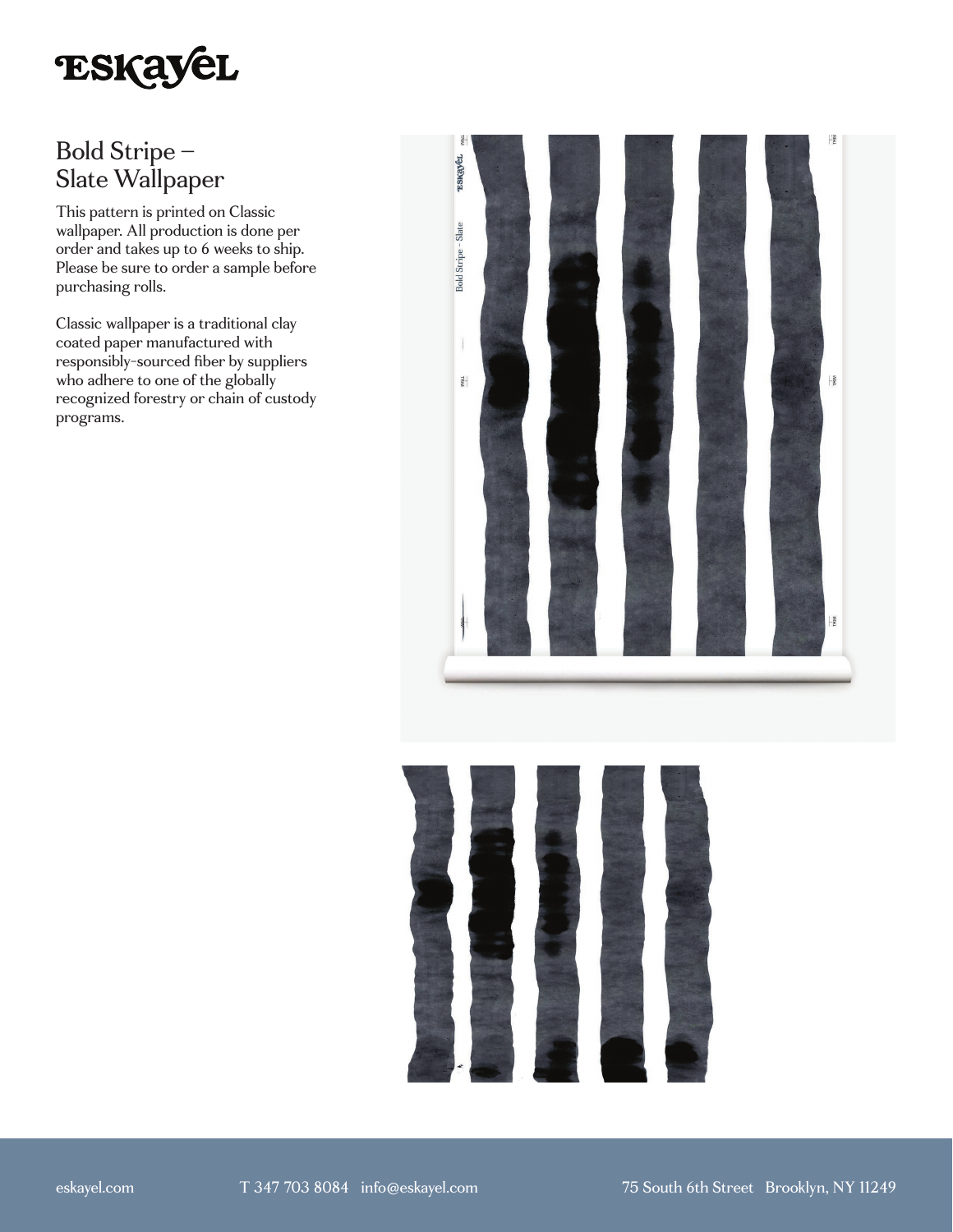

| Vertical Repeat   | 60 <sup>"</sup>                                                                          |
|-------------------|------------------------------------------------------------------------------------------|
| Horizontal Repeat | 27"                                                                                      |
| Roll Width        | 27"                                                                                      |
| Roll Length       | 15' when ordered in multiples printed continuously as double, triple, or quadruple rolls |

| Pricing           | Sold by the roll                                                                  |
|-------------------|-----------------------------------------------------------------------------------|
| Selvage           | l" paper comes untrimmed                                                          |
| Sample Size       | 8.5" x 11" ** If you are unsure of color please order a sample before purchasing. |
| Large Sample Size | $27" \times 27"$                                                                  |

| Wallpaper Type | Classic                                                                                         |
|----------------|-------------------------------------------------------------------------------------------------|
| Material       | Traditional clay coated paper                                                                   |
| Print Method   | Digital; Latex water-based ink system                                                           |
| Lead Time      | 4-7 weeks **Rush Service subject to availability. Rush fee does not include expedited shipping. |

| Care          | Gently wipe clean with a non-abrasive sponge or cloth with mild soap and water. We always<br>suggest testing your cleaning method in a discreet spot on the wall before implementing in a<br>large area. Do not use commercial cleaners or scrub.                                                       |
|---------------|---------------------------------------------------------------------------------------------------------------------------------------------------------------------------------------------------------------------------------------------------------------------------------------------------------|
| Fire Rating   | Class A (ASTM E84)                                                                                                                                                                                                                                                                                      |
| Color & Scale | We always strive for color accuracy but please note that colors shown on the website are a repre-<br>sentation only. Please refer to the actual product sample. ** Also due to varying ink/print systems<br>wallpapers and fabrics of the same pattern are not always an exact match in color or scale. |
| Made In       | <b>USA</b>                                                                                                                                                                                                                                                                                              |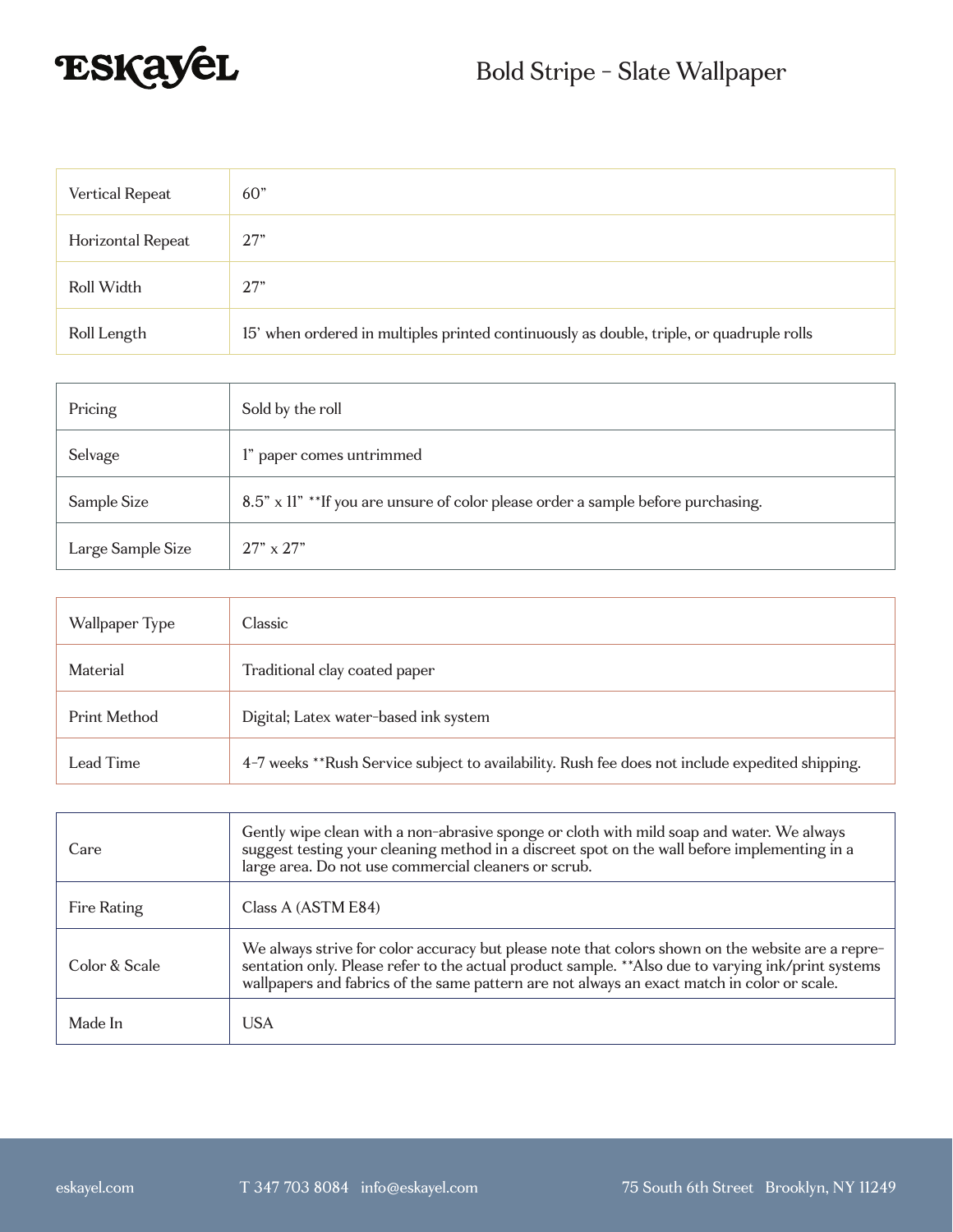

Bold Stripe - Slate Wallpaper

8' tall x 9' long wall pictured below in Bold Stripe — Slate Wallpaper



 $9' -$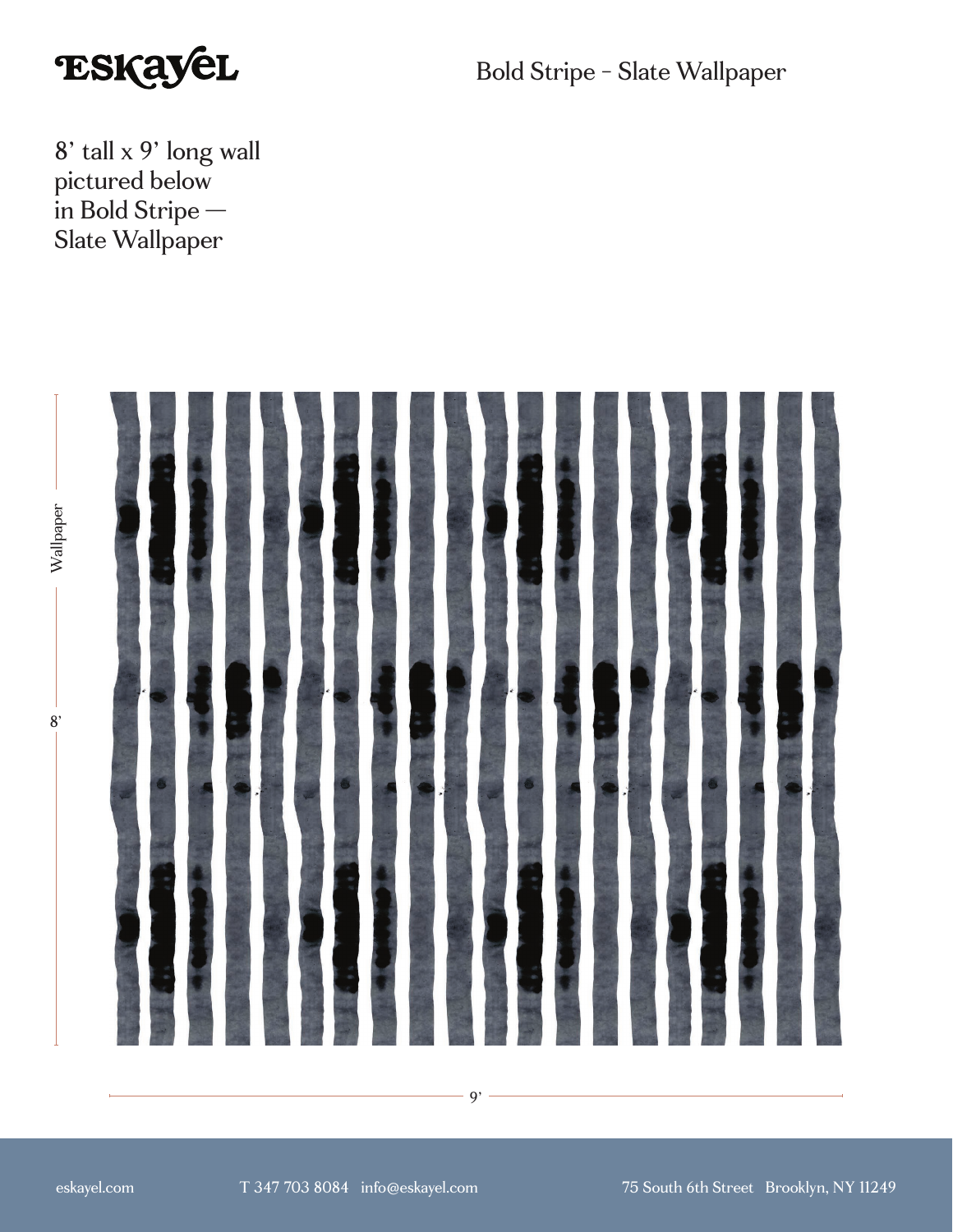

### Installation Guide

### How to Measure the Amount of Paper to Order

\*\*We always recommend confirming quantities with your wallpaper installer prior to ordering.

We recommend measuring with a yardstick or steel tape measure. Make your measurements in feet and round off to the next half foot or foot. Measure the wall height from the floor to the ceiling, excluding any baseboards or moldings. Then measure the length of the wall without deducting for windows or doors (this will leave you extra wallpaper in case you may need it). Multiply the two measurements to find the surface area of the wall.

Single rolls of our Classic paper are 15 feet long and 27 inches wide. 1 roll covers about 30 square feet. To find the number of rolls needed to cover your wall, multiply the height and the width of the wall by rounding up each length to the nearest foot. Then divide by 30.

Example: For a wall that is 10 feet 6 inches high by 9 feet 4 inches long. Round up and multiply 11 feet by 10 feet to get 110 square feet. Divide 110 by 30 and you will get 3.6. In this case you will need 5 rolls.

If the number divides out to be .5 or above, you will need to add one more roll on to be safe. If you were to get 3.4, 4 rolls would be enough, but if you get 3.5 to 4.4, you will need 5 rolls.

Please feel free to contact us anytime for assistance in finalizing your calculation.